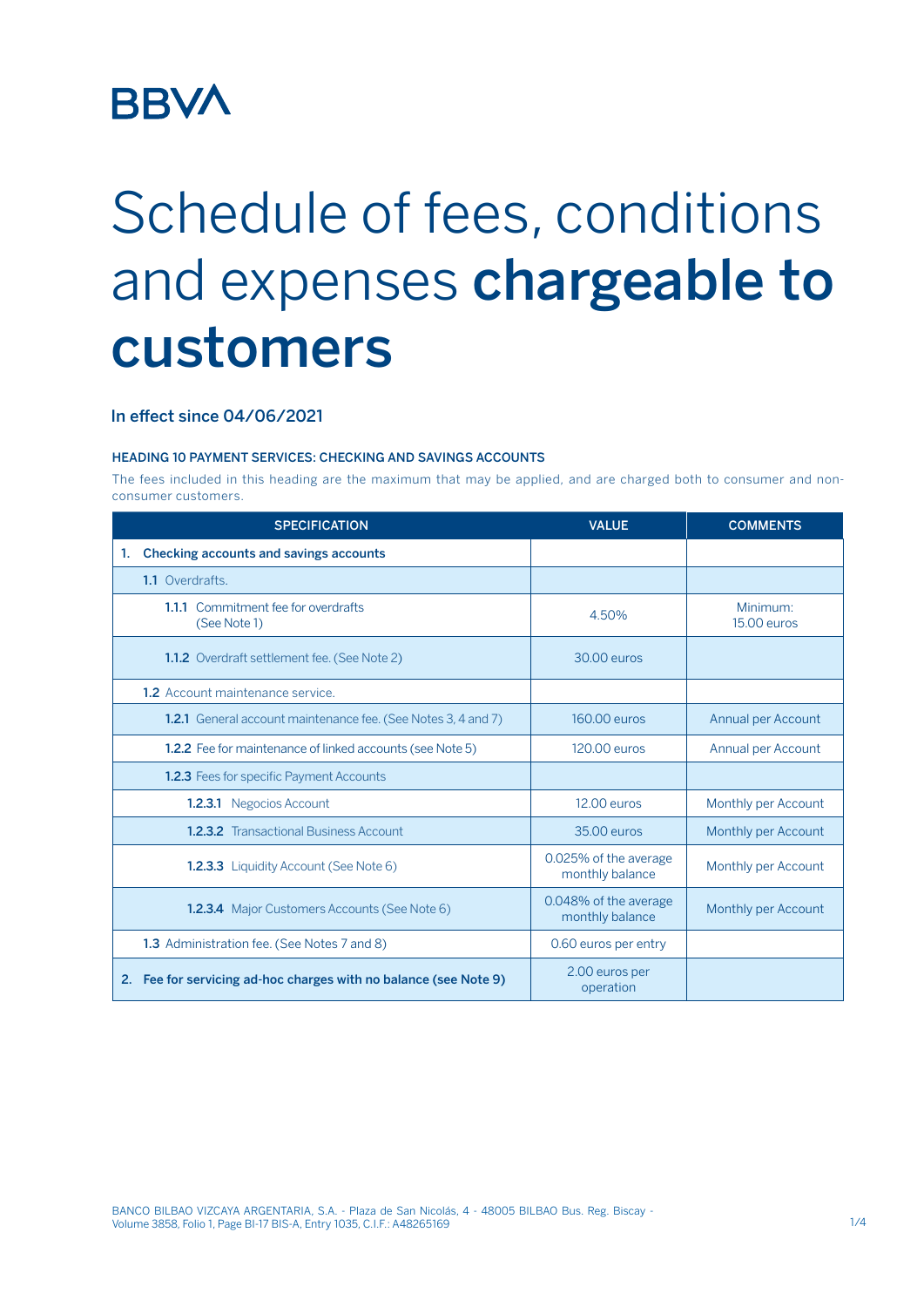## **RRV/**

| <b>SPECIFICATION</b>                                                                                                                                                                                                  | <b>VALUE</b>             | <b>COMMENTS</b>                                                 |
|-----------------------------------------------------------------------------------------------------------------------------------------------------------------------------------------------------------------------|--------------------------|-----------------------------------------------------------------|
| 3. Fee for standardized information on account movements,<br>outside those established periodically within the framework of<br>the corresponding contract, at the customer's request.<br>(See notes 10 and 11)        | Per entry                | Minimum per process                                             |
| <b>3.1</b> Regular statement<br>At the customer's request:                                                                                                                                                            | Exempt                   | Exempt                                                          |
| <b>3.2</b> For requesting statement at branch                                                                                                                                                                         | $5.00$ euros             |                                                                 |
| <b>3.3</b> Additional account statement on magnetic media<br>(See Note 12)                                                                                                                                            | $0.002$ euros            | 60.10 euros                                                     |
| 3.4 Per interconnection, terminal.                                                                                                                                                                                    | Per document             | 150.25 Euros/Month<br>(Fixed)<br>36.06 Euros/Hour<br>(Variable) |
| 4. For notifying the Bank of Spain of the movements (debits and<br>deposits) that require said notification, as per the applicable laws.                                                                              | 6.01 euros<br>(One time) |                                                                 |
| 5. Fee for withdrawing cash at the window (see Note 13)                                                                                                                                                               | 2.00 euros               |                                                                 |
| 6. Fee for payments in cash, by check or withdrawal in a location<br>other than that in which the account is registered, charged<br>as expenses for checking the signature and verifying the<br>availability of funds | 3.00 euros               |                                                                 |
| 7. Fee for issuing non-crossed checkbook (see Note14)                                                                                                                                                                 | 3.00 euros               |                                                                 |
| 8. Fee for cash deposits in accounts not in your name (see Note 15)                                                                                                                                                   |                          |                                                                 |
| 8.1 Counter                                                                                                                                                                                                           | 3.00 euros               |                                                                 |
| <b>8.2 ATM</b>                                                                                                                                                                                                        | 1.00 euro                |                                                                 |

NOTE 1 The authorization to have an overdraft is optional for the Bank, and if it is authorized, in accordance with the terms and conditions and period agreed, it will be charged the interest rate published by the Bank for these kinds of transactions. Checking account overdrafts shall be considered to be credit transactions for all purposes, and the fee on the maximum debit balance which the account may have had in each settlement period shall be applied, with the corresponding minimum, to be received jointly with the interest settlements.

This shall be in accordance with the Consumer Credit Agreements Law 16/2011 of June 24, whereby in overdrafts in consumer accounts, an interest rate giving rise to an annual percentage rate of over 2.5 times the legal interest rate cannot be applied.

- NOTE 2 If the account has no funds, BBVA will inform the customer via messages sent to the BBVA app, on www.bbva.es, to the borrower's email address and cell phone, traditional postal notification, by phone, or through actions taken by our BBVA branches or partners. The Bank will remind the customer of the need to have a positive balance to avoid economic repercussions. The Bank will charge an overdraft adjustment fee to compensate for the aforementioned actions taken. It will charge this expense once for any steps taken to inform the borrower of each new balance.
- NOTE 3 The account maintenance service consists of having the account open and active and for holding your money. For this service, the Bank charges a fee, which also includes the Basic Cash Service for Account Customers, i.e.:

.- Account holders, as well as authorized individuals and representatives, can make cash deposits at an ATM, as well as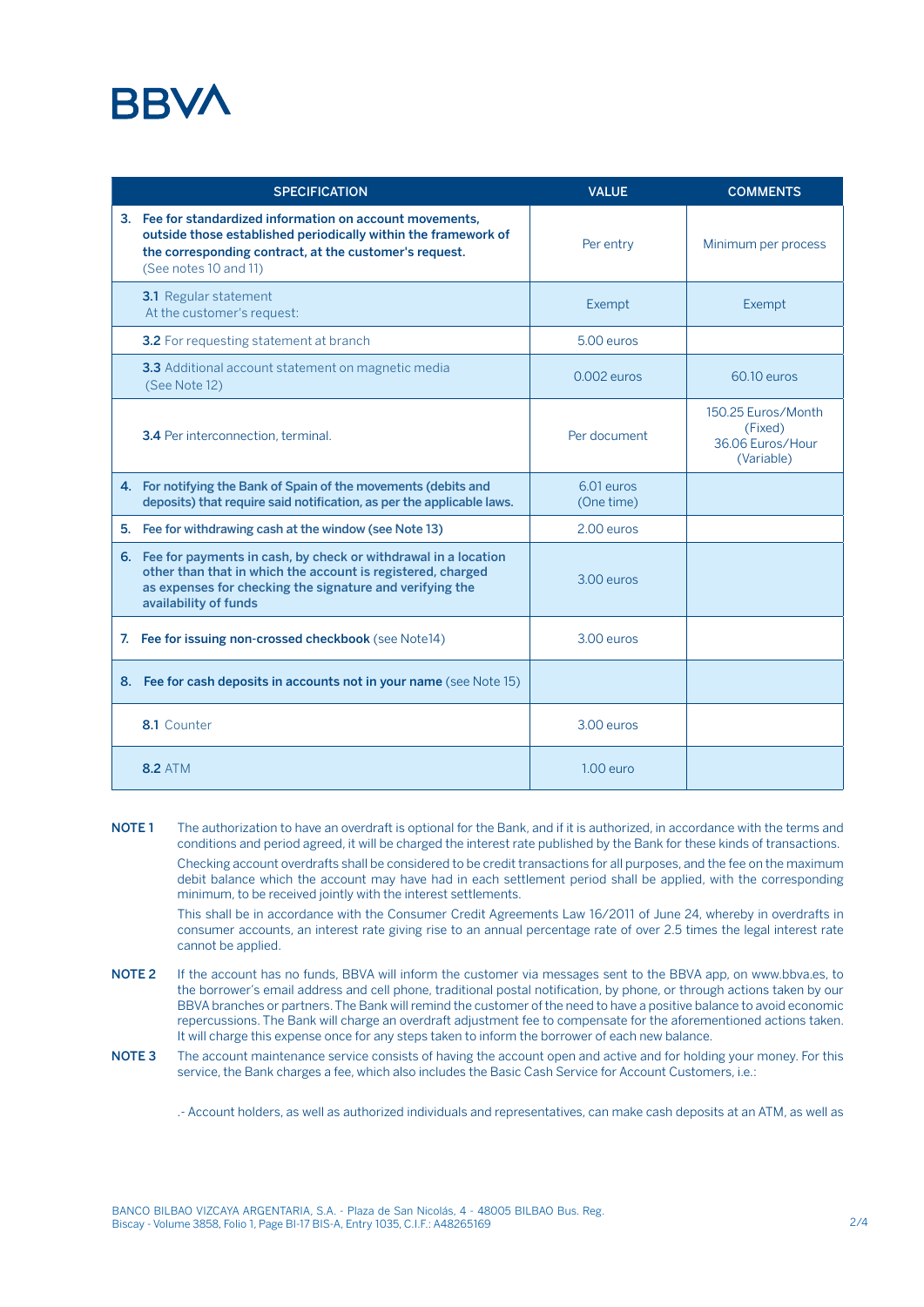

at those branches that offer this service at the teller window, during the hours provided for this service.

Cash deposits made by other people at the window or through an ATM are not included in the Basic Cash Service, and therefore a fee will be charged for the service provided to these individuals, of which they will be informed before making the deposit.

.- The withdrawal of cash by the customer at an ATM, up to the card's drawdown limit. Above this limit, the withdrawal must be done at a teller at those branches that have this service during the hours specified for this purpose.

Withdrawing up to €2,000 in cash at the teller window is not part of the Basic Cash Service. As a result, every time an amount of less than or equal to €2,000 is withdrawn at the teller window, a commission will be charged for this service (withdrawals in excess of €2,000 are not charged this fee). The fee will be charged to the account from which the cash is withdrawn. Cash withdrawals at the window are not part of the Basic Cash Service and are therefore not included in the maintenance fee (see "Fee for withdrawing cash at the window").

Cash deposits and withdrawals, when done at an ATM, can only be made in bills.

This maintenance fee is only agreed between the Bank and the Customer. Therefore, it does not include cash deposits made by people other than the holder, authorized users and representatives of the account into which the deposit is made (when the operation is made at the window) or by people who are not BBVA customers or who do not identify themselves as such (when the operation is done at an ATM).

NOTE 4 The maintenance fee will be charged at the same time as the regular settlement of the account and proportionally to the settlement period.

If interest settlement periods other than the specified ones are agreed, the fee for each period will be the result of dividing the amount of the fee by the number of periods per year.

- NOTE 5 Linked accounts are used exclusively for the purposes of complying with the requirements of another bank contract. A fee of 120 euros per year will be charged. This cost will remain unchanged whilst this account contract remains in effect. In the event that the account is used for other types of transactions, the normal fees applicable to unlinked accounts will apply, as set out in sections 1.2.1 and 1.3.
- NOTE 6 The Account Maintenance fee is calculated based on a percentage of the average balance during the monthly settlement period of the account. The average account balance in the settlement period is calculated based on the balance in the Account at the end of the day, based on the value date of the movements and not the date when the transaction is posted to the account.
- NOTE 7 This is a service through which the Bank records the customer's use of the account through entries and movements. For this service, the Bank charges a fee for the use of the account, for each entry or movement, except for the following:
	- .- Cash deposits by the account holder (Basic Cash Service).
	- .- The withdrawal of cash by the customer at an ATM, up to the card's drawdown limit (Basic Cash Service).
	- .- Cash withdrawal from the Account at the window (for any amount).
	- .- Settlement of interest owed and due, fees charged and chargeable expenses
	- .- Payments and charges for BBVA loans.

The administration fee will be charged at the same time as the regular settlement of the account.

- NOTE 8 The charging of this fee is not compatible with the application of the monthly fee stipulated in Heading 22 "BUNDLED SERVICES - CUENTAS CLARAS".
- NOTE 9 When it is impossible to apply the charge automatically, because the account balance is insufficient or because an agreed overdraft limit for the account would be exceeded. BBVA will carry out an additional actions that may lead it to authorize charges to the account with the insufficient balance.

In such cases, the fee for administering ad hoc charges when there is no balance will be charged on the day following that on which the event described in the previous paragraph takes place, for each transaction. This will not apply if the account balance is positive at the end of the day (21:00 hrs).

This service applies only to charges originated by the Holder(s) in the following cases: cash withdrawals from a teller, preauthorized payment orders, bills not paid by preauthorized payment, transfers and movements between accounts, tax and social security payments, charging of checks and promissory notes, issue of banker's checks, and buying and selling foreign currency.

BBVA will charge, in addition to the one-off charge for processing a charge with no balance, the overdraft fee (see section 1.1.1) and the interest accrued.